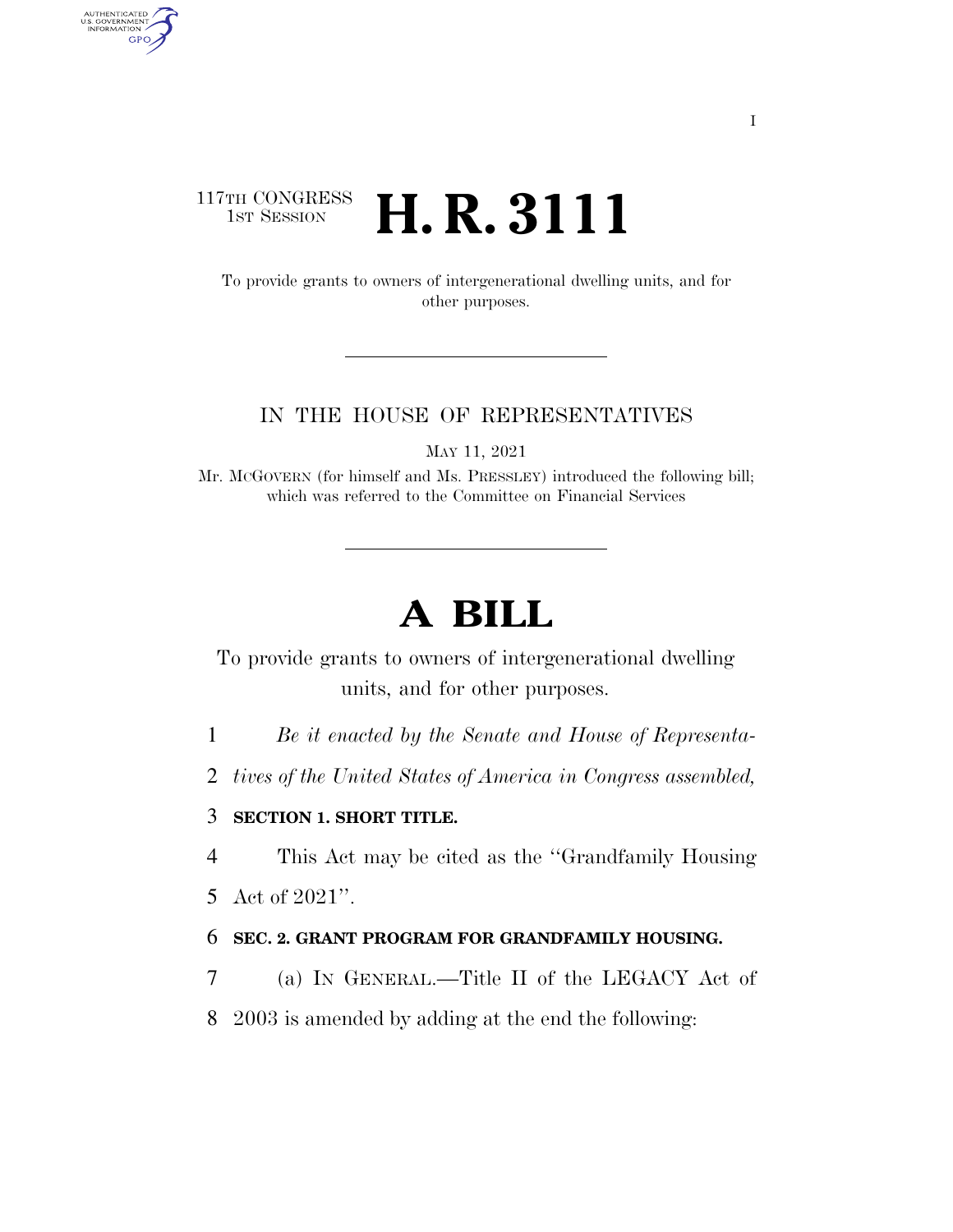#### **''SEC. 206. GRANT PROGRAM.**

2 "(a) IN GENERAL.—The Secretary shall, not later than 180 days after the date of the enactment of this sec- tion, establish a program to provide grants to owners of intergenerational dwelling units.

 ''(b) APPLICATION.—To be eligible to receive a grant under this section, an owner of an intergenerational dwell- ing unit shall submit an application to the Secretary at such time, in such manner, and containing such informa-tion as the Secretary may reasonably require.

11 ""(c) USE OF GRANT AMOUNTS.—An owner of an in- tergenerational dwelling unit that receives a grant under this section shall use amounts provided to cover costs asso-ciated with—

 ''(1) employing a service coordinator to— ''(A) provide onsite services to intergenera- tion families, including tutoring, health care services, and afterschool care; and

19 ''(B) coordinate with any local kinship nav- igator program (as described in section 21  $474(a)(7)$  of the Social Security Act);

22  $\frac{1}{2}$  facilitating outreach to intergenerational families as described in subsection (c);

24  $\frac{1}{3}$  planning and providing services to inter-generational families; and

 $\mathfrak{D}$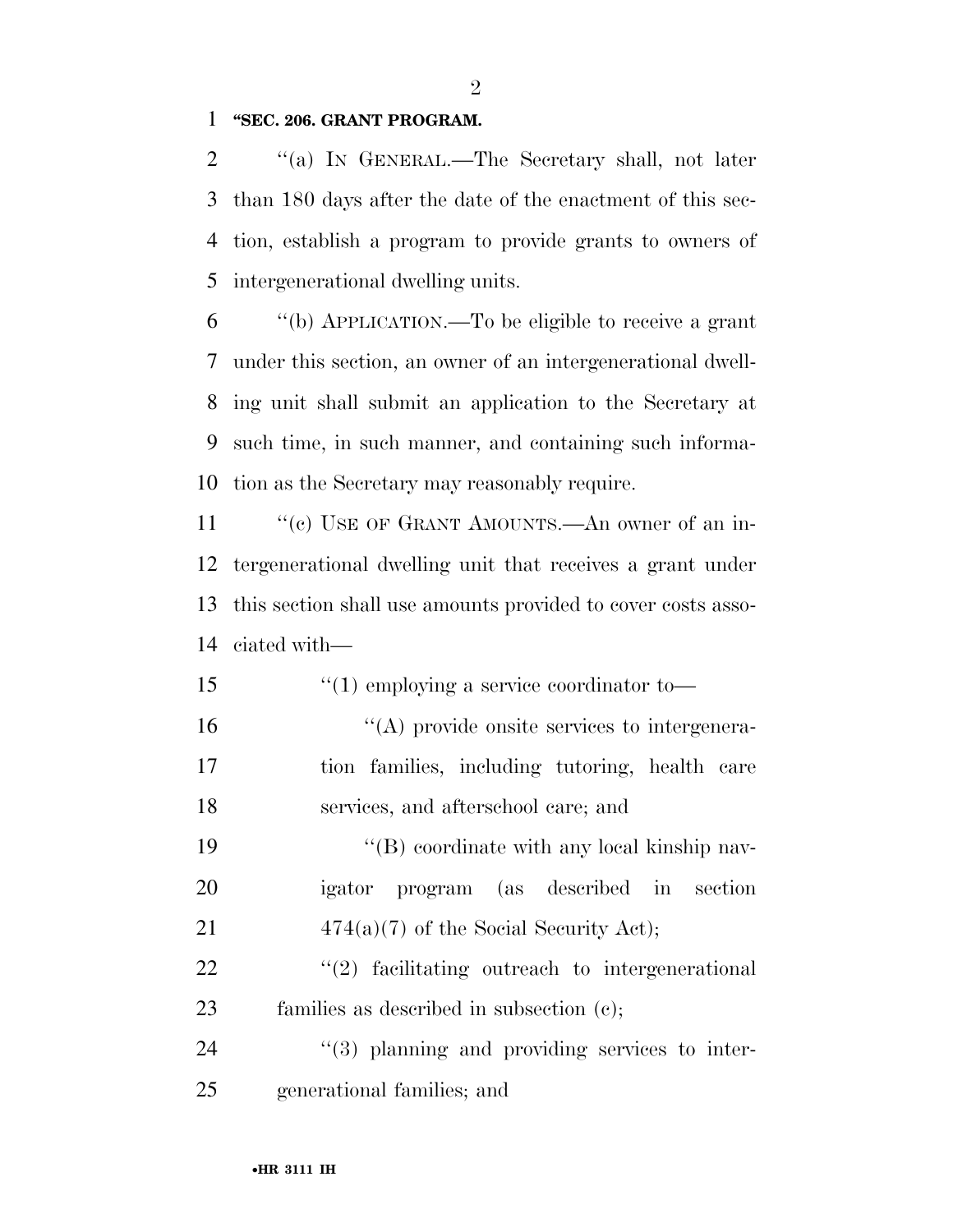| $\mathbf{1}$   | $\lq(4)$ maintaining spaces within the property            |
|----------------|------------------------------------------------------------|
| $\overline{2}$ | which contains the intergenerational dwelling unit         |
| 3              | used for programing and services for intergenera-          |
| $\overline{4}$ | tional families.                                           |
| 5              | $``$ (d) OUTREACH.—                                        |
| 6              | "(1) IN GENERAL.—An owner of an intergen-                  |
| 7              | erational dwelling unit that receives a grant shall en-    |
| 8              | gage with intergenerational families in the commu-         |
| 9              | nity surrounding the property that contains the            |
| 10             | grandfamily housing owned by the grant recipient           |
| 11             | $by-$                                                      |
| 12             | "(A) performing periodic informational                     |
| 13             | outreach; and                                              |
| 14             | $\lq\lq (B)$ planning and executing events for in-         |
| 15             | tergenerational families.                                  |
| 16             | "(2) COORDINATION.—Outreach shall, where                   |
| 17             | possible, be in coordination with a local kinship navi-    |
| 18             | gator program (as described in section $474(a)(7)$ of      |
| 19             | the Social Security Act) or a comparable program or        |
| 20             | entity in the State in which the intergenerational         |
| 21             | dwelling unit is located.".                                |
| 22             | (b) REPORT.—Not later than 1 year after the date           |
| 23             | of the enactment of this section, the Secretary of Housing |
| 24             | and Urban Development shall submit to the Congress a       |
| 25             | report that—                                               |